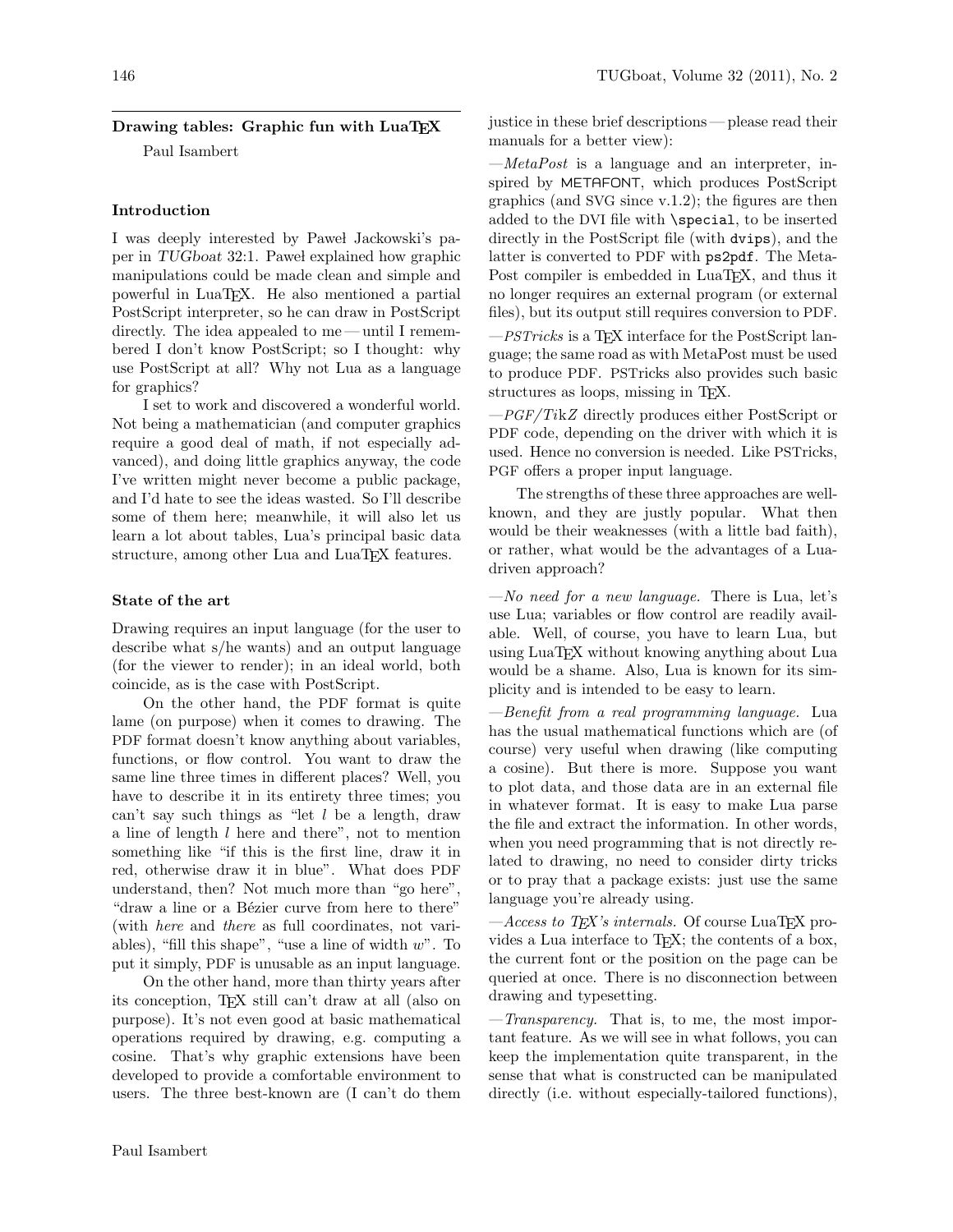because objects (points, paths, . . .) are simple tables. That means that the user can be given maximum control; actually, we don't *give* anything, but simply avoid taking it away.

#### From Lua to PDF

Now, we need to define some basic functions to produce PDF output. We'll focus on a few PDF operators (there aren't many more anyway):

x y m Move to point  $(x, y)$ , which becomes the current point.

x y l Append a straight line from the current point to  $(x, y)$ . In this operation and the next, the ending point becomes the current point.

 $x1$  y1 x2 y2 x3 y3 c Append a cubic Bézier curve from the current point to  $(x3, y3)$  with control points  $(x1, y1)$  and  $(x2, y2)$ .

h Close the current path.

l w Sets the line width to l (to be used by the next S statement).

S Stroke the current path.

PDF's default unit is the PostScript point (the big point, bp, in TEX), and that's what we'll use here, even though it would be quite simple (and actually quite necessary) to define a whatever-unit-tobp function.

As an example, let's draw a simple triangle:

0 0 m 20 0 l 10 15 l h S

Let's now define a Lua interface to these operators:

```
function pdf_print (...)
 for _, str in ipairs({...}) do
    pdf.print(str .. " ")
  end
 pdf.print("\string\n")
end
function move (p)
 pdf_print (p[1], p[2], "m")
end
function line (p)
 pdf_print(p[1], p[2], "l")
end
function curve(p1, p2, p3)
 pdf_print(p1[1], p1[2],
            p2[1], p2[2],
            p3[1], p3[2], "c")
end
function close ()
 pdf_print("h")
end
function linewidth (w)
 pdf_print(w, "w")
end
```

```
function stroke ()
 pdf_print("S")
end
```
The syntax, which uses tables, will be explained in the next section. We use the pdf.print() function, which makes sense only in a \latelua call. So let's define our macro to tell T<sub>EX</sub> we're switching to Lua drawing (it is \long to allow blank lines in the code; the resulting \par's are filtered in \latelua):

```
\long\def\luadraw#1 #2{%
 \vbox to #1bp{%
   \vfil
    \latelua{pdf_print("q") #2 pdf_print("Q")}%
 }%
```
(The q and Q operator ensures the graphic state remains local; this is PDF's grouping mechanism, so to speak.) And now the triangle can be drawn more simply as follows. The Lua syntax  $\mathbf{f}$  oo  $\{\ldots\}$  is a function call, equivalent to  $\mathfrak{so}(\{\ldots\})$  when the function takes a single table as its argument.

```
\luadraw 17 {
 move{0, 0}
 line{20, 0} line{10, 15}
  close() stroke()
```
Well, simple? Maybe not. But at least we can use loops. Here are three triangles growing in height (from now on I won't show the enclosing \luadraw):

```
for i = 1, 3 do
 local x, y = i * 30, 15 + 5 * imove{x, 0}
 line{x + 20, 0} line{x + 10, y}close() stroke()
```
end

}

}

The reader might think that explicitly specifying the height (and width, if things were to be done properly) for each picture is annoying; can't it be computed automatically? Well, yes and no. Yes, because you can analyse the points in the picture and retrieve the bounding box; no, because with \latelua this would be done at shipout time, long after the box has been constructed (so the information comes too late).

To do things properly, one should compile the code with \directlua and store all drawing statements in a \latelua node created on the fly; so relevant information could be retrieved (in both directions) when needed, whereas the PDF code is written at shipout time, as it should be. I won't investigate that tricky issue here.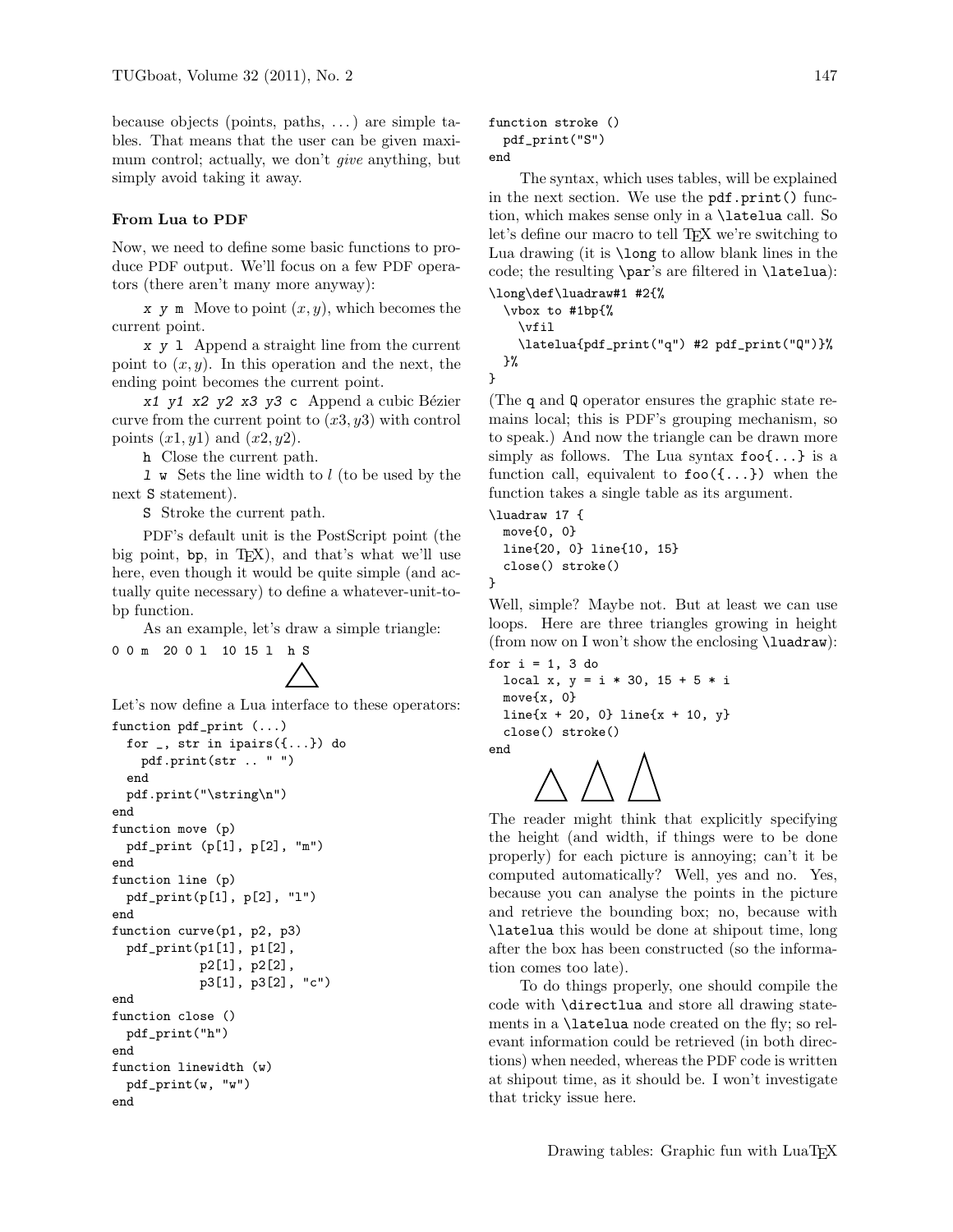#### More to the point

The functions above assume that points are denoted as tables with (at least) two entries: the entry at index 1 is the x-coordinate, the one at index 2 is the y-coordinate. This is already much more powerful than it seems; for starters, you can define and reuse variables. Here's a Bézier curve with the end points attached to the control points:

```
local a, b, c, d = \{0,0\}, \{10,20\},
                   {35,25}, {45,5}
move(a) curve(b, c, d) stroke()
move(a) line(b)
move(d) line(c)
linewidth(.2) stroke()
```


But the real power comes from the ease of use of such structures. Suppose you want to scale a picture by  $x$  in the x-direction and  $y$  in the y-direction. The function to do that (working here on points) is utterly simple:

function scale (p, x, y)  $p[1], p[2] = p[1] * x, p[2] * y$ end

Then if we add  $scale(a, 2, 1)$ ,  $scale(b, 2, 1)$ ,  $scale(c, 2, 1)$  and  $scale(d, 2, 1)$  to our previous code, we get:



Other transformations, like rotation or translation, can be as easily defined, as can any operations involving tables. This means that any drawing system in Lua is highly extensible, and most importantly that it can be mastered deeply by the users without much effort. That is what I meant above by transparency.

Instructive playtime: let's illustrate Pythagoras' theorem with a hasty quill.

```
local function rand ()
 return math.random(-100, 100) / 60
end
local function randomline(p1, p2)
 local c1 = \{p1[1] + rand(), p1[2] + rand()\}local c2 = \{p2[1] + rand(), p2[2] + rand()p1[1], p1[2] = p1[1] + rand(), p1[2] + rand()p2[1], p2[2] = p2[1] + rand(), p2[2] + rand()linewidth(math.max(.5, rand()/1.5))
 move(p1) curve(c1, c2, p2) stroke()
end
local a, b, c = \{20, 50\}, \{60, 70\}, \{70, 50\}local ab1, ab2 = {0,90}, {40,110}
local bc1, bc2 = {80,80}, {90,60}local ca1, ca2 = \{70,0\}, \{20,0\}
```

```
randomline(a,b) randomline(b,c) randomline(c,a)
randomline(a,ab1) randomline(ab1,ab2)
 randomline(ab2,b)
randomline(b,bc1) randomline(bc1,bc2)
 randomline(bc2,c)
randomline(c,ca1) randomline(ca1,ca2)
 randomline(ca2,a)
randomline(b, {b[1], cal[2]})
```


The randomline() function turns a line from p1 to p2 into a Bézier curve with the same endpoints, albeit slightly displaced, and control points close to those endpoints, so the curve approximates a line. The line width is randomized too. All in all, it boils down to manipulating table entries.

Here I have set the points so a right triangle is drawn with a square on each side. It is not difficult to find those points automatically, once a and b are given, and such functions are of course vital (e.g. "find a point that is on a line perpendicular to another line"); again that is table manipulation with a bit of math. That's what I have done for the endpoint of the vertical line from the right angle: it depends on other points.

Let's get back to tables. The reader might have remarked that the scale() function above didn't return anything, so one could not assign its result to a variable. What, then, if one wants to have a point P which is p scaled, but leaving p untouched? The reader might think of something like this:

```
local P = p; scale(P, 2, 1)
```
That is a very bad idea: variables only point to tables, so in this case p and P point to the same table, and changing P also changes p. If one wants a table similar to another one, one should copy it:

```
function copy_table (t)
 local T = \{\}for k, v in pairs(t) do
   if type(v) == "table" thenv = copy\_table(v)end
   T[k] = vend
 setmetatable(T, getmetatable(t))
 return T
end
```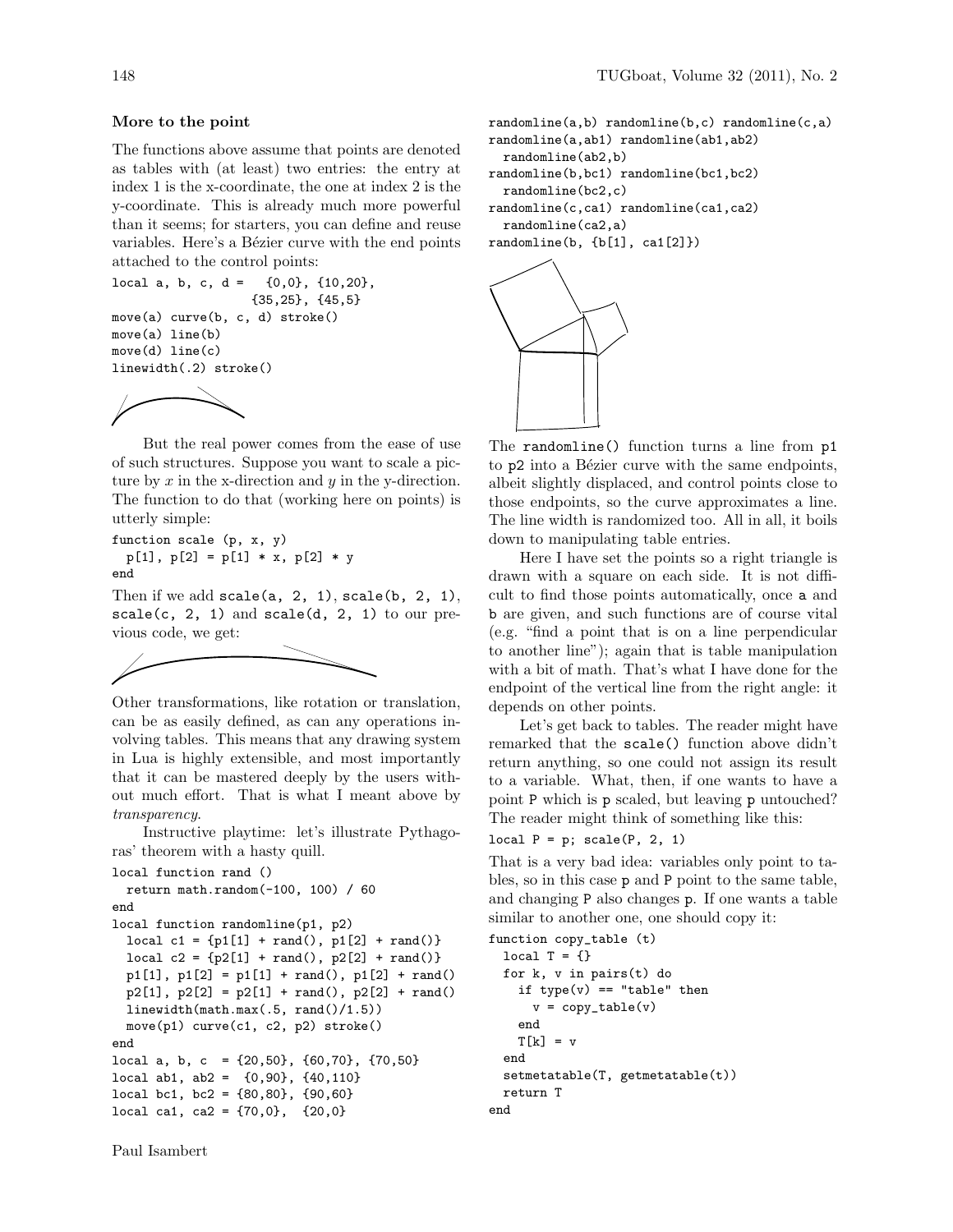This function creates a new table and sets all its entries to the values in the original table; if a value is a table, the function calls itself, so all subtables are properly copied too. The set/getmetatable() functions will be explained presently.

The function also illustrates the pairs() iterator: given a table, it loops over all entries, in no particular order, returning the key and the value for each. There also exists the ipairs() iterator, which browses only entries with an integer key, from 1 to the first missing integer (for instance, a table with entries at indices 1, 2 and 4 will be scanned with ipairs() for the first two entries only).

Having to declare  $P = copy\_table(p)$  is a bit of an overkill (although it can't be avoided sometimes); instead, all functions manipulating tables should copy them beforehand, and return the new table if necessary. So we could rewrite scale() as:

```
function scale (p, x, y)
 local P = copy_table(p)P[1], P[2] = P[1] * x, P[2] * yreturn P
end
```
Now one can say local  $P = scale(p, 2, 1)$  and  $p$ will be left unmodified; and if one wants to keep the same variable, then:  $p = scale(p, 2, 0)$ . If the original table denoted by p isn't referred to by another variable, it will eventually be deleted to save memory.

### Metatables: The fast lane to paths

Up to now, we have drawn lines and curves one by one, and that is not very convenient; it would be simpler if one could define a sequence of points to describe several lines and curves. Moreover, it would be better still if one could assign paths to variables instead of drawing them at once; then one would be able to manipulate and reuse them.

What should be the structure of such a path? For Lua, a table with subtables representing points is a natural choice. However, not all points are equal: some are endpoints to lines, some do not define a line but a movement, some are control points. So they should have an entry, say type, to identify themselves.

As an example, let's make a table to represent moving to  $(10, 10)$ , then drawing a line to  $(20, 10)$ , then a curve to  $(0, 0)$  with control points  $(20, 5)$  and (5, 0). This also illustrates how entries in tables are declared: either with an explicit key, like type, or implicitly at index  $n$  if the entry is the  $n$ <sup>th</sup> implicit one.

```
local path = {
  type = "path",
  {10, 10, type = "move"},
  {20, 10},
  {20, 5, type = "control";}{5, 0, type = "control"},
  {0, 0}
}
```
Note that endpoints have no type entry, so they are considered the default points; on the other hand, the path itself has a type, to be used below. Before implementing such a construction, we need a new function to draw the path. It will work as follows: if a point is of the move type, use move() with it; if it is of the control type, store it; finally, if it has no type, use line() with it, or curve() if control points have been stored. Also, the first point necessarily triggers a move() command, whatever its type — it wouldn't make sense otherwise. We could also add dummy point of type close to call the close() function, but let's stick to the essentials. Here we go:

```
function draw (path)
  local controls
  for n, p in ipairs(path) do
    if n == 1 then
      move(p)
    elseif p.type == "move" then
      move(p)
    elseif p.type == "control" then
      controls = controls or {}
      table.insert(controls, p)
    else
      if controls then
        curve(controls[1],
              controls[2] or controls[1],
              p)
      else
        line(p)
      end
      controls = nil
    end
  end
  stroke()
end
```
The controls[2] or controls[1] construct means: use the second control point if it exists, the first one otherwise; i.e. draw a curve with overlapping control points. (A better alternative would be for a single control point to signal a quadratic Bézier curve; then with a little bit of math we could render it with a cubic.)

Now, how shall we define paths? We can use explicit tables, as above, but it's obviously inconvenient. We could use a path() function which, given any number of points with an associated type, would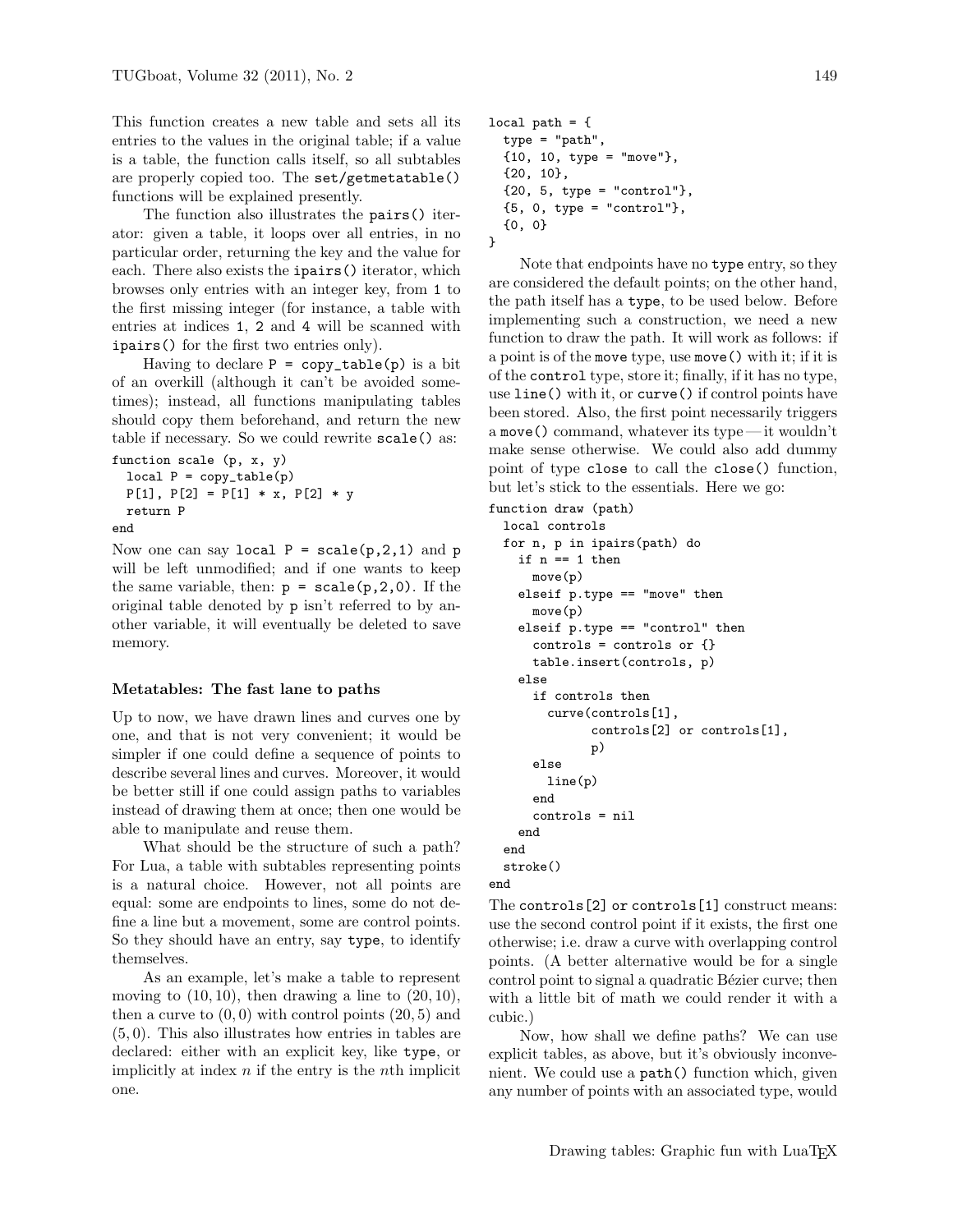return a path. But the top-notch solution would be to be able to use a natural syntax, such as:

local path =  $a \cdot b - c - d \cdot e + f \cdot g$ 

meaning: move to a, append a line to b, then a curve from b to e with control points c and d, then move to f and append a line to g.

Alas, the Lua .. operator is meant to concatenate strings, whereas the arithmetic operators obviously require numbers ... and we have defined points as tables. Shall we find another way?

No, definitely not: we'll make tables behave as we want. To do so, we need metatables. What is that? A metatable mt is a table with some special entries (along with ordinary entries) which determine how a table t with mt as its metatable should behave under some circumstances. The best-known of those entries is \_\_index, a function (or table) called when one queries an nonexistent entry in t (an obvious application is inheritance).

Here we should define points as tables with a metatable with \_\_concat, \_\_add and \_\_sub entries, which determine the behavior when the tables are passed as operands to those operators. The syntax should be as follows: if two points are connected by one of those operators, they should produce a path; if two paths, or a point and a path, are the operands, the same result should occur. In the example above, a .. b should produce a path, to which then c is added, etc.\* Here are the functions:

```
local metapoint = \{\}local function addtopath (t1, t2, type)
 t1 = t1.type == "path" and t1 or \{t1\}t2 = t2.type == "path" and t2 or \{t2\}local path = {type = "path" }setmetatable(path, metapoint)
 for _, p in ipairs(t1) do
   table.insert(path, copy_table(p))
  end
 local p = copy_table(table.remove(t2, 1))p.type = type
 table.insert(path, copy_table(p))
```
\* Things are a bit more complicated: the minus sign has precedence over the concatenation operator, so that given  $a \dots b - c$ , first the path with  $b$ and c is constructed, then a is added. Also, .. is right associative, so that a .. b .. c also creates the b-to-c path first. There is nothing wrong with that, except that we can't make do with a naive implementation where paths are expected only as the left operand. We wouldn't do that anyway since we want to be able to merge two already constructed paths into one.

```
for n, p in ipairs(t2) do
    table.insert(path, copy_table(p))
 end
 return path
end
function metapoint.__concat (t1, t2)
 return addtopath(t1, t2)
end
function metapoint.__sub (t1, t2)
 return addtopath(t1, t2, "control")
end
function metapoint.__add (t1, t2)
 return addtopath(t1, t2, "move")
end
```
The main function is addtopath: it creates a table with type path, and adds all the points in the two tables it connects by simply looping over all the entries (if one of the tables is a point, it is put into a table so we can use ipairs() on it). Special care is taken for the first point of the second path, which is the one concerned with the operator at hand; its type is set to the third argument. With .., which calls \_\_concat, there is no third argument, hence the point is a type-less default point (more precisely, nil is assigned to type, which is equivalent to doing nothing). On the other hand,  $\Box$ sub and  $\Box$ add call \_\_concat with the associated types. We systematically copy tables (representing points), so a path doesn't depend on the points it is defined with; if the latter are modified, the path isn't.

We can no longer declare points as simple twoelement tables, because we must set metapoint as their metatable. So we'll use a function:

```
function point(x, y)local t = \{x, y\}setmetatable(t, metapoint)
 return t
```
end

Here we go: let's redraw Pythagoras' theorem, properly this time!

```
local a, b, c = point(20, 50), point(60, 70),
                  point(70, 50)
local ab1, ab2 = point(0, 90), point(40, 110)local bc1, bc2 = point(80, 80), point(90, 60)
local ca1, ca2 = point(70, 0), point(20, 0)
local triangle = a \dots b \dots c \dots alocal ab_sq = a \dots ab1 \dots ab2 \dots blocal bc_sq = b .. bc1 .. bc2 .. c
local ca_sq = c \dots ca1 \dots ca2 \dots adraw(triangle + ab_sq + bc_sq + ca_sq
     + b .. point(b[1], ca1[2]))
```
And the output follows: